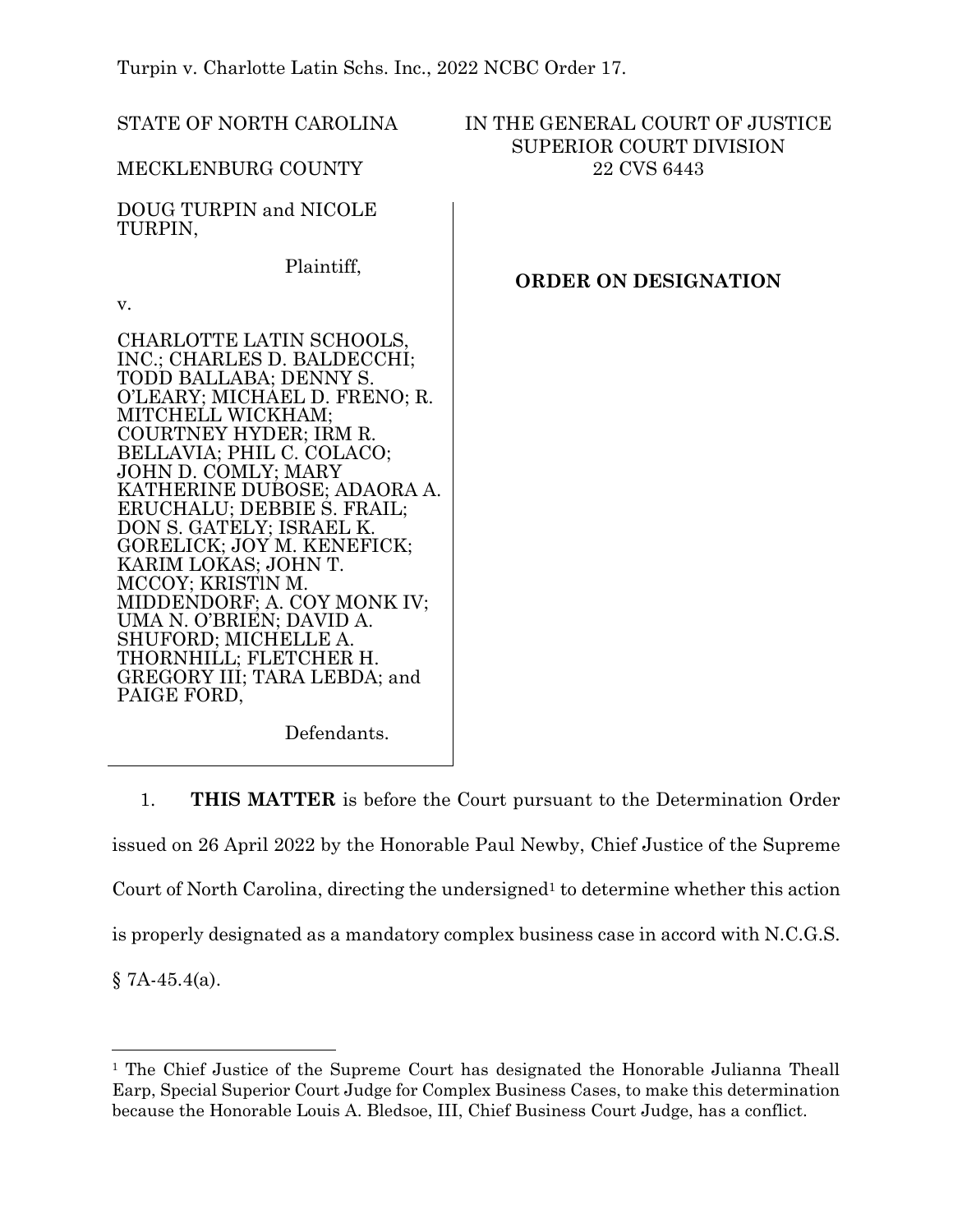2. Plaintiffs Doug and Nicole Turpin (the "Turpins") filed the Complaint initiating this action in Mecklenburg County Superior Court on 25 April 2022, asserting claims for (i) violations of the North Carolina Unfair and Deceptive Trade Practices Act and fraud against Defendants Charlotte Latin Schools, Inc. ("Latin"), Charles D. Baldecchi ("Baldecchi"), and Todd Ballaban ("Ballaban"); (ii) negligent misrepresentation against Latin and Ballaban; (iii) negligent infliction of emotional distress and slander *per quod* against Latin and Baldecchi; (iv) negligent supervision and retention, breach of contract, and breach of the implied covenant of good faith and fair dealing against Latin; and (v) libel *per quod* against Latin and the Board Defendants. <sup>2</sup> (*See* Compl. ¶¶ 87–221.) The Turpins timely filed the Notice of Designation (the "NOD") on the same day.

3. The Turpins contend that designation as a mandatory business case is proper under N.C.G.S.  $\S 7A-45.4(a)(1)$ . Designation under this section is proper if the action involves a material issue related to "[d]isputes involving the law governing corporations, except charitable and religious organizations qualified under G.S. 55A-1-40(4) on the grounds of religious purpose, partnerships, and limited liability companies, including disputes arising under Chapters 55, 55A, 55B, 57D, and 59 of the General Statutes."

<sup>2</sup> The Court shall refer collectively to Defendants Baldecchi, Denny S. O'Leary, Michael D. Freno, R. Mitchell Wickham, Courtney Hyder, Irm R. Bellavia, Phil C. Colaco, John D. Comly, Mary Katherine Dubose, Adaora A. Eruchalu, Debbie S. Frail, Don S. Gately, Israel K. Gorelick, Joy M. Kenefick, Karim Lokas, John T. McCoy, Kristin M. Middendorf, A. Coy Monk, IV, Uma N. O'Brien, David A. Shuford, Michelle A. Thornhill, Fletcher H. Gregory, III, Tara Lebda, and Paige Ford as the "Board Defendants."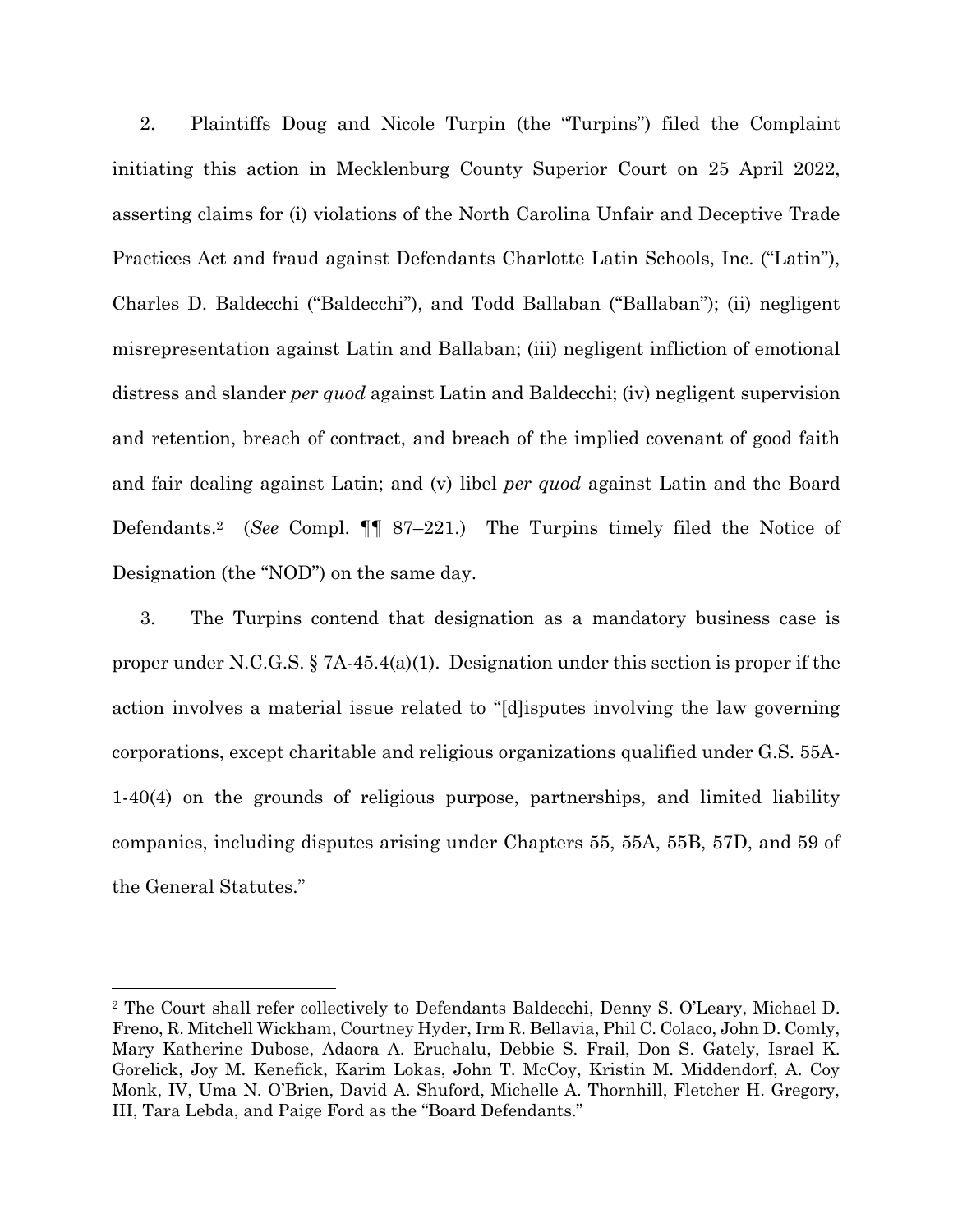4. This case arises out of a dispute over Latin's academic curriculum. The Turpins allege that they entered into enrollment agreements with Latin to educate their two children for the 2021–2022 school year. (*See* Compl. ¶¶ 34–35.) According to the Complaint, several parents of Latin students, including the Turpins, became concerned about alleged changes to Latin's culture and curriculum. (*See* Compl. ¶¶ 57–58.) In July 2021, the Turpins allege that a group of parents, including Mr. Turpin, made a presentation to Latin's Board regarding their concerns. (*See* Compl. ¶¶ 59–63.) In early September 2021, the Turpins allege that they e-mailed Ballaban, Head of Middle School, to discuss specific concerns about their son's class. (*See* Compl. ¶ 72.) The Complaint further alleges that, when Mr. Turpin met with Ballaban and Baldecchi, Head of School, to discuss the situation, Baldecchi instead expelled the Turpins' children in retaliation for the Turpins voicing their concerns about the perceived changes to Latin's curriculum and culture. (*See* Compl. ¶¶ 2, 77– 80.) In addition, the Turpins allege that Baldecchi and the Board Defendants attributed false statements to the parents who made the July presentation to the Board, which included the Turpins. (*See* Compl. ¶¶ 81–85.)

5. In support of designation under section 7A-45.4(a)(1), the Turpins argue that "the action is a dispute between parents who contracted with [Latin], a nonprofit corporation organized under Chapter 55A that operates Charlotte Latin School . . . , to receive, but who were denied, any educational services for their two children following Latin's summary expulsion of the children." (Notice Designation 3 [hereinafter "NOD"].) The Turpins additionally contend that "this action asserts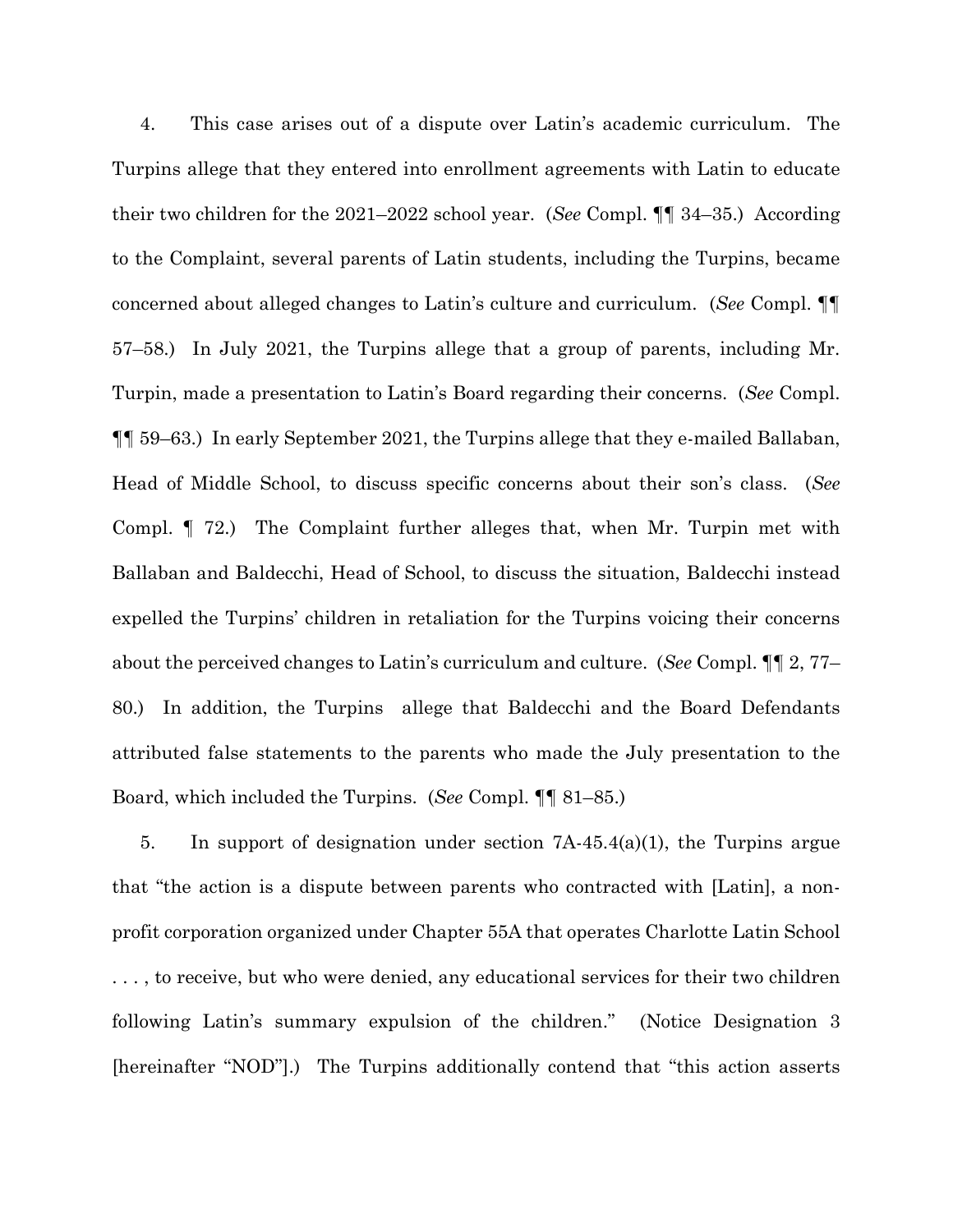many of the same legal claims that were asserted . . . in . . . lawsuits against the Charlotte School of Law . . . in 2017-18, all of which were designated as mandatory complex business cases pursuant to N.C.G.S. § 7A-45.4(a)." (NOD 4.)

6. "For a case to be certified as a mandatory complex business case, the pleading upon which designation is based must raise a material issue that falls within one of the categories specified in section 7A-45.4." *Composite Fabrics of Am., LLC v. Edge Structural Composites, Inc.*, 2016 NCBC LEXIS 11, at \*25 (N.C. Super. Ct. Feb. 5, 2016). A pleading does not raise an issue, much less a material one, that involves the law governing corporations under section  $7A-45.4(a)(1)$  merely because one of the parties to the dispute is a non-profit corporation organized under the laws of Chapter 55A. And although the Turpins have alleged a claim of negligent supervision and retention against Latin, (*see* Compl. ¶¶ 165–73), that claim is not a dispute arising under Chapter 55A, (*see* N.C.G.S. §§ 55A-1-01 to -17-05). The Turpins' argument for mandatory complex business case designation under section  $7A-45.4(a)(1)$  on this basis is therefore without merit.

7. The Court finds the Turpins' second argument equally unavailing. While it is true that many of the Charlotte School of Law lawsuits asserted legal claims similar to those asserted here, (*see, e.g.*, *Herrera v. Charlotte Sch. of Law, LLC*, No. 17 CVS 1965, 2d Am. Compl. ¶¶ 393–434 (N.C. Super. Ct. Feb. 20, 2017) (asserting claims for violations of the North Carolina Unfair and Deceptive Trade Practices Act, breach of contract, breach of the covenant of good faith and fair dealing, fraud, constructive fraud, intentional misrepresentation, negligent misrepresentation,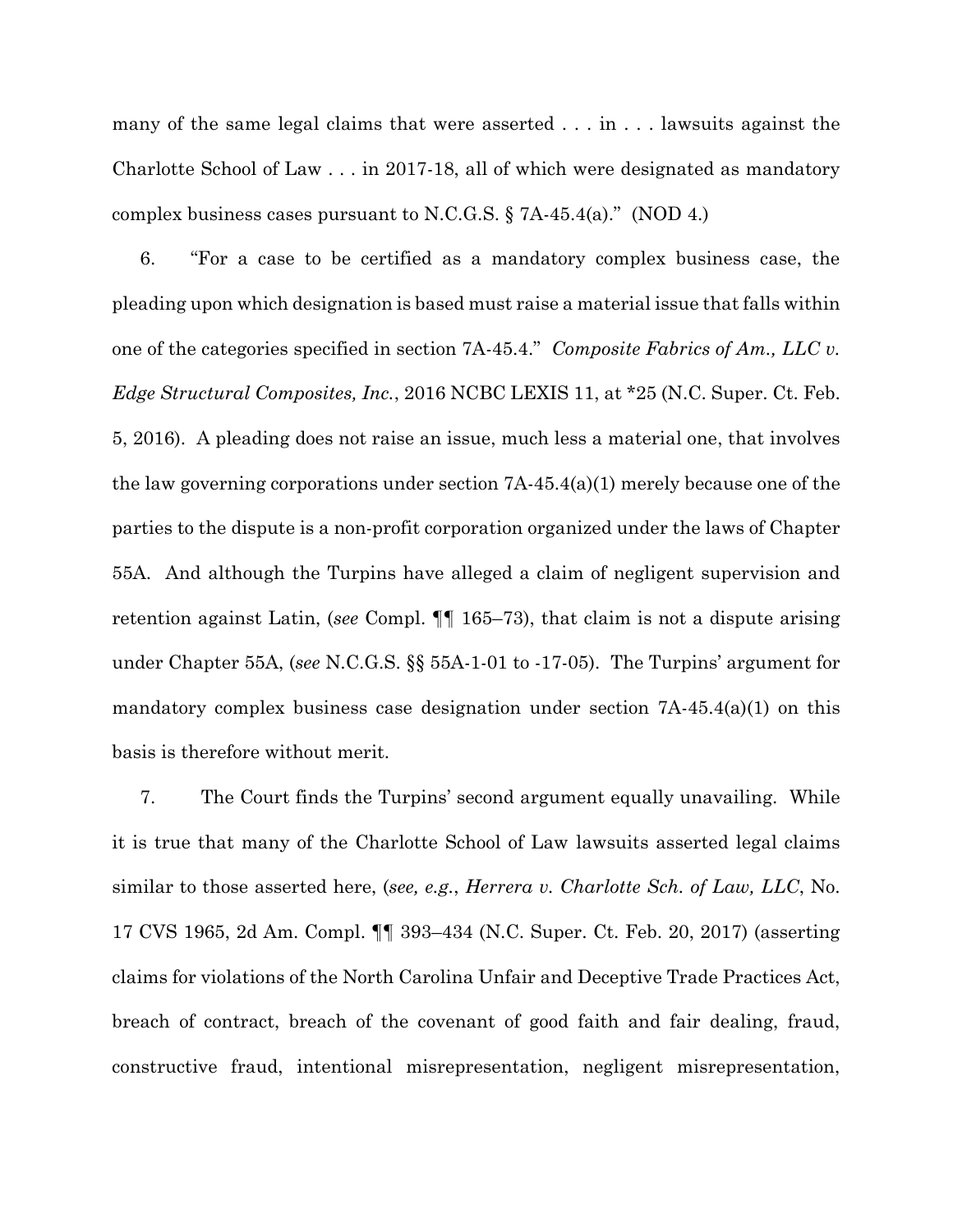unjust enrichment, and punitive damages)), it was not the title of the claims that triggered designation of the cases under section 7A-45.4(a)(1). Rather, it was the fact that the Court was required to address complex issues of corporate structure, governance, and ownership/control in determining the liability of the multiple corporate entity defendants that resulted in the designation of the Charlotte School of Law cases to the Business Court. Here, there is but a single corporate entity defendant and the Court is not faced with any issues involving the law governing corporations or nonprofit corporations, making designation under section 7A-45.4(a)(1) therefore improper. *See Alessi v. Techcom, Inc.*, 2022 NCBC LEXIS 34, at \*2 (N.C. Super. Ct. Apr. 25, 2022) (declining to designate under (a)(1) when "the Court is unable to find a single issue involving the law governing corporations, much less a material one").

8. Based on the foregoing, the Court determines that this action is not properly designated as a mandatory complex business case in accord with N.C.G.S. § 7A-45.4(a) and thus shall not be assigned to a Special Superior Court Judge for Complex Business Cases.

9. Consistent with the Determination Order, the Court hereby advises the Senior Resident Superior Court Judge of Judicial District 26 that this action is not properly designated as a mandatory complex business case so that the action may be treated as any other civil action, wherein the parties may pursue designation as a Rule 2.1 exceptional case with the Senior Resident Judge.